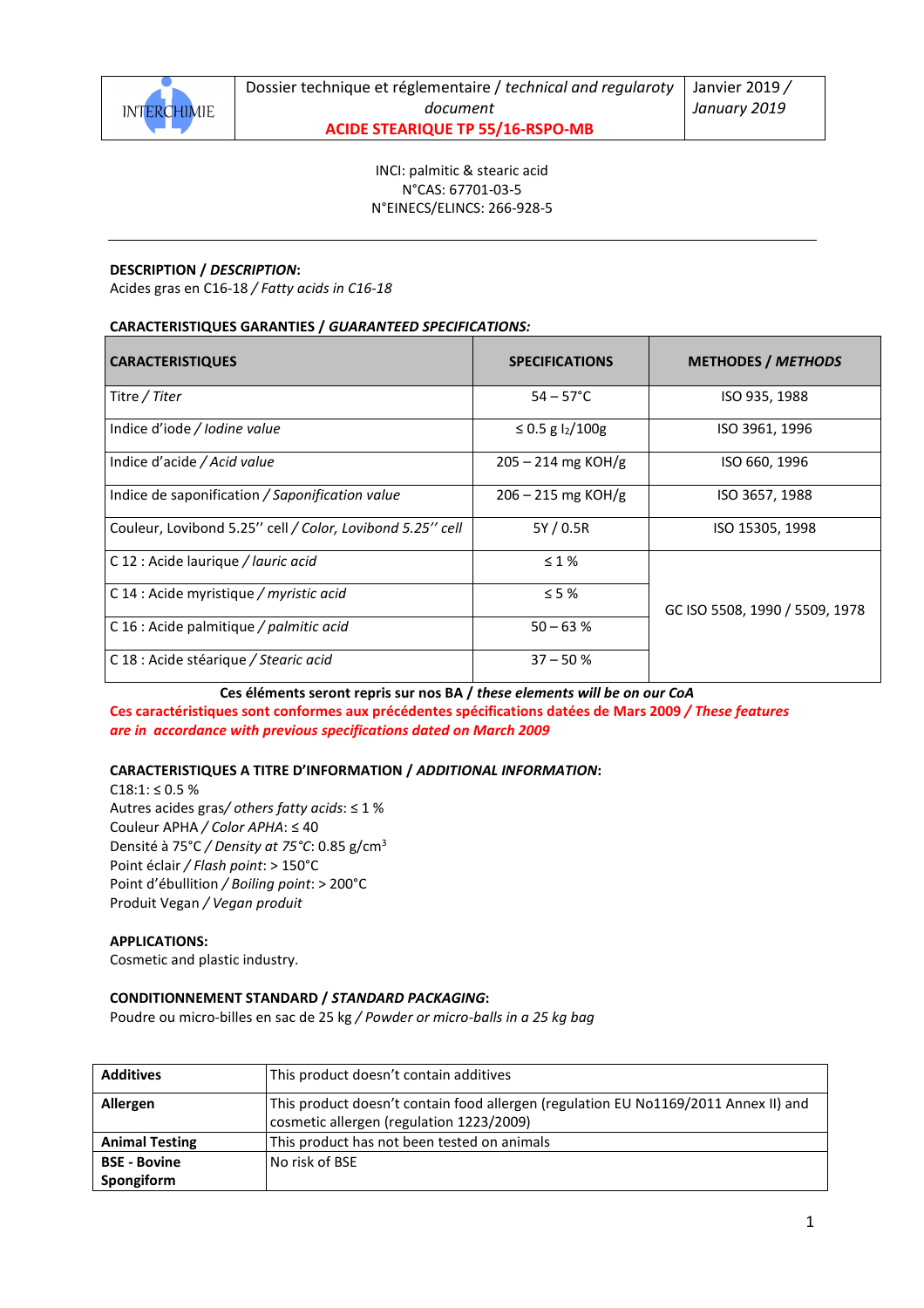

Dossier technique et réglementaire / *technical and regularoty document*

**ACIDE STEARIQUE TP 55/16-RSPO-MB** 

| Encephalopathy                |                                                                                        |                        |                   |
|-------------------------------|----------------------------------------------------------------------------------------|------------------------|-------------------|
| California Prop 65            | The cas n°67701-03-5 is not listed                                                     |                        |                   |
| Carcinogenic,                 | This product doesn't contain CMR (directive 1272/2008/CE)                              |                        |                   |
| <b>Mutagenic and</b>          |                                                                                        |                        |                   |
| <b>Reprotoxic (CMR)</b>       |                                                                                        |                        |                   |
| Composition                   | Palmitic acid and stearic acid                                                         |                        |                   |
| Cosmetic                      | This product complies with Cosmetic regulation 1223/2009/CEE                           |                        |                   |
| Cosmos / Ecocert              | With available information, this product is expected to be accepted by cosmos          |                        |                   |
| <b>Danger</b>                 | This product is not classified as dangerous according to the CLP and ADR               |                        |                   |
| <b>Dioxane</b>                | This product doesn't contain dioxane                                                   |                        |                   |
| <b>Ecolabel</b>               |                                                                                        |                        | No data available |
| European                      | This product is compliant with the current European Pharmacopeia                       |                        |                   |
| Pharmacopeia                  |                                                                                        |                        |                   |
| Food                          | Is a food grade product. This product doesn't contain food allergen (regulation EU     |                        |                   |
|                               | N°1169/2011 Annex II), cosmetic allergen (regulation 1223/2009) and complies with      |                        |                   |
|                               | food additive regulation 231/2012                                                      |                        |                   |
| <b>Genetically Modified</b>   | This product doesn't contain GMO (< 0.1 %; decree n°2012-128 of 30/01/2012)            |                        |                   |
| <b>Organisms (GMO)</b>        |                                                                                        |                        |                   |
| <b>Inventories</b>            | Compliant with China IECSC, USA TSCA, New Zealand NZIoC, Korea KECI, Philippines       |                        |                   |
|                               | PICCS, Australia AICS, Canada DSL                                                      |                        |                   |
| Geographic origin (for        |                                                                                        |                        | No data available |
| plant)                        |                                                                                        |                        |                   |
| <b>Glycol ether</b>           | This product doesn't contain glycol ether                                              |                        |                   |
| <b>Halal</b>                  | This product is Halal certified                                                        |                        |                   |
| <b>Heavy Metals</b>           | This product doesn't contain heavy metals                                              |                        |                   |
| <b>HS code</b>                | 3823110000                                                                             |                        |                   |
| Irradiation / ionization      | There is no ionization / irradiation during the manufacturing process                  |                        |                   |
| <b>Kosher</b>                 | This product is kosher certified                                                       |                        |                   |
| Latex                         | This product doesn't contain latex                                                     |                        |                   |
| <b>Manufacturing location</b> | Malaysia                                                                               |                        |                   |
| Microbiological data          | This product meet the following microbiology specification:                            |                        |                   |
|                               | Test parameter                                                                         | <b>Typical results</b> | specifications    |
|                               | Total aerobic microbial count                                                          | $<$ 10cfu / g          | Max 200 cfu / g   |
|                               | Total combined yeast & moulds count                                                    | $<$ 10cfu / g          | Max 100 cfu / g   |
|                               | Escherichia coli                                                                       | Absent / g             | Absent / g        |
|                               | Staphylococcus aureus                                                                  | Absent / g             | Absent / g        |
|                               | Pseudomonas aeruginosa                                                                 | Absent / g             | Absent / g        |
|                               | Salmonella                                                                             | Absent / 10g           | Absent / 10g      |
|                               | Bile Tolerant Gram Negative Bacteria                                                   | Absent / g             | Absent / g        |
| <b>Nanomaterials</b>          | This product doesn't contain nanomaterials (commission recommendation, 2011/696        |                        |                   |
|                               | and cosmetic regulation 1223/2009)                                                     |                        |                   |
| <b>Nutritional data</b>       |                                                                                        |                        | No data available |
| Origin                        | 100% vegetable (palm oil)                                                              |                        |                   |
| <b>Pesticide</b>              | This product doesn't contain pesticides                                                |                        |                   |
| Phthalate                     | This product doesn't contain phthalate                                                 |                        |                   |
| Preservative                  | This product doesn't contain preservative (cosmetic regulation 1223/2009/CEE and       |                        |                   |
|                               | 2003/15/CE)                                                                            |                        |                   |
| <b>Process</b>                | Hydrolytic splitting of palm oil to glycerol and fatty acids. Subsequent hydrogenation |                        |                   |
|                               | and physical fractionation.                                                            |                        |                   |
| <b>REACH</b>                  | This product is registered 01-2119543709-29                                            |                        |                   |
| <b>Residual Solvents</b>      | This product doesn't contain residual solvents (note CPMP/ICH/283/95)                  |                        |                   |